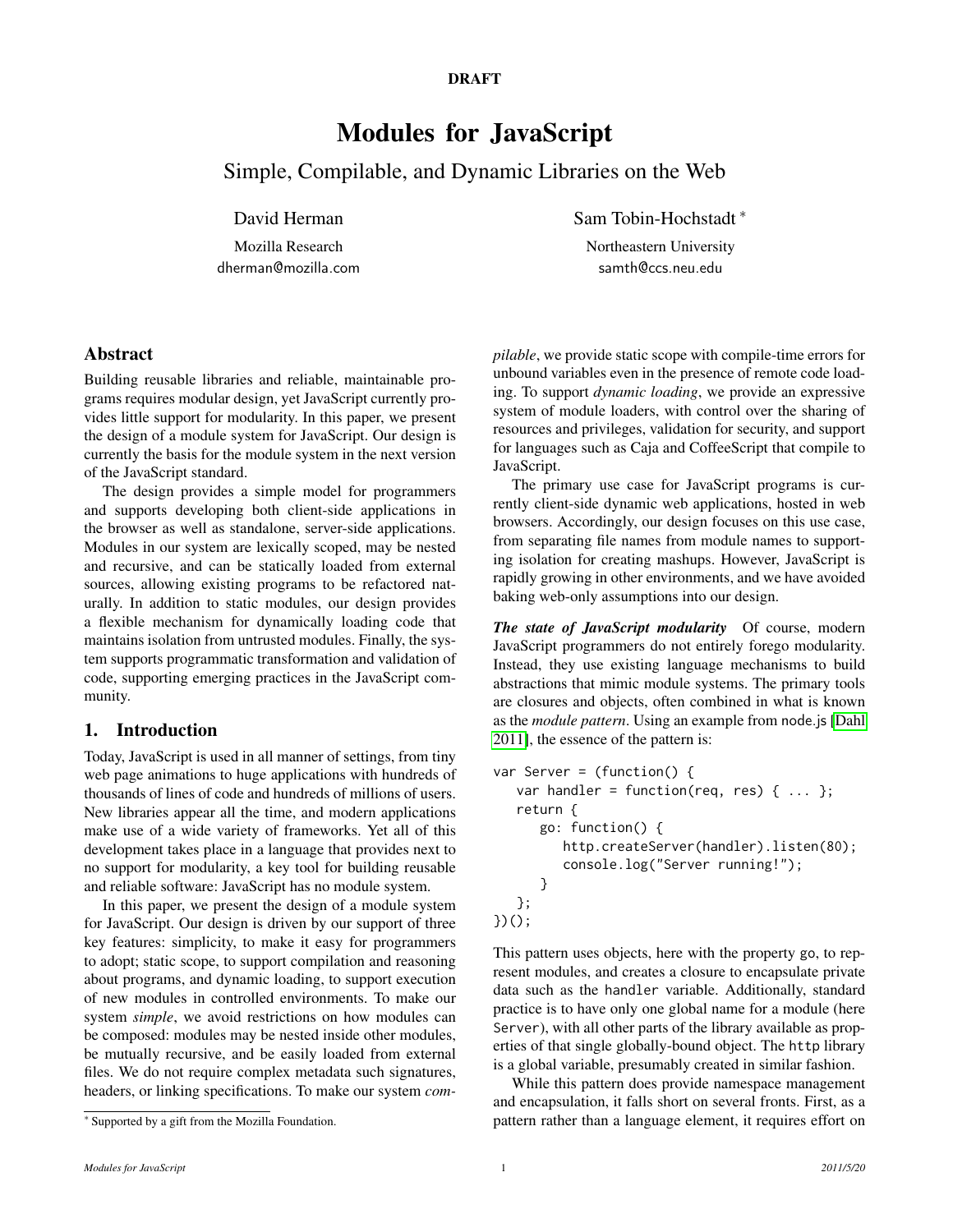the part of the programmer to use correctly and to recognize when reading code. Second, although the pattern reduces pollution of the global environment, it does not eliminate it—every module adds a name to the top-level environment, and the module author, rather than the client, chooses the name. Third, the abstraction offered by the module pattern can be violated easily if private variables escape, or if the "exports" of the module are mutated. Fourth, compilers have a difficult time using this pattern to drive optimization, even when the programmer ensures that private state is hidden or that exports are immutable.

To alleviate these problems, a variety of JavaScript libraries and frameworks have been proposed to support modularity in JavaScript. In particular, CommonJS [\[Dangoor](#page-9-1) [et al. 2009\]](#page-9-1) provides a module system built on top of existing JavaScript constructs. However, the CommonJS module system and related designs are limited in several ways: they cannot extend the syntax of the language, they do not provide new scoping constructs, and they aim primarily at serverside environments. By proposing a revision to the language, we can lift these restrictions and provide a simpler, cleaner, and more expressive design.

The basic structure of our design is outlined in our version of the Server example:

```
module Server {
    module http = require "http";
    function handler(req, res) { ... };
    export function go() {
        http.createServer(handler).listen(80);
        console.log("Server running!");
    }
}
```
Now, http is a module instead of a global variable, exports and imports are clear and declarative, and the structure of the program is apparent to both programmers and tools.

To describe our system, we begin with an overview of the design space for JavaScript modules ([§2\)](#page-1-0) and an exploration of our design with additional examples ([§3\)](#page-3-0). We then describe the detailed semantics of both static modules (as seen here) and dynamic loading ([§4](#page-5-0)[–5\)](#page-7-0). Finally, we discuss related work and conclude.

*The status of our design* This paper describes our work on Ecma TC39, the technical committee responsible for the specification of the JavaScript programming language, to design a module system for the next edition of the JavaScript standard. The system we present has been presented for inclusion in the next edition of the language standard, $<sup>1</sup>$  $<sup>1</sup>$  $<sup>1</sup>$  and has</sup> received the consensus of the committee as the foundation of module system design for JavaScript.

We have developed an initial prototype implementation of our design in the Narcissus meta-circular JavaScript inter-

preter,<sup>[2](#page-1-2)</sup> a testbed for JavaScript language design. Our prototype supports the use of local, scoped modules but not external modules and module loaders. Initial experience with the prototype is positive, but more work remains before it is ready for production use.

# <span id="page-1-0"></span>2. Design space

JavaScript poses many challenges and constraints for the design of a module system. Many of these challenges arise from unique characteristics of the web platform, JavaScript's most important use case. Here, we outline some of the key design considerations that inform our approach to a JavaScript module system.

# 2.1 Scripting convenience

As a scripting language, JavaScript owes much of its success to its accessibility and simplicity. A module system for a scripting language should impose a minimum of bureaucratic infrastructure on programs. In particular, the process of refactoring a global script into a reusable library should require very little decoration of the program with library metadata.

Moreover, to minimize the cost to developers of modularizing their scripts, a module system should allow them to divide up their program at arbitrary points. In particular, JavaScript should admit recursive modules. Module systems that disallow cyclic dependencies force programmers to make pervasive changes to the organization of their programs. The language should accommodate itself to the programmer's design, not the other way around.

# 2.2 Static scope in a dynamic environment

Modularizing a program involves grouping related definitions into logical units that can be shared and reused. Each module is essentially a collection of published definitions, whose exports form an API. Module imports and exports are therefore quite static in nature. Using this static information to provide compile-time binding and linking is valuable to programmers for catching early errors, and avoids making programs susceptible to dynamic variable capture based on a global namespace that may change at runtime.

At the same time, the web is a dynamic environment. Pages are loaded over the network, and scripts are processed by the browser and dynamically evaluated. The presence of eval in JavaScript and the ability to add new script elements dynamically to a page make it possible to load additional code at runtime.

Moreover, the nature of software distribution on the web mean that web application writers do not control the browser vendor and version used by the client, leading to platform inconsistencies. Because JavaScript programs are evaluated dynamically by the client's browser, applications must make

<span id="page-1-1"></span><sup>&</sup>lt;sup>1</sup> The standardized language is referred to as ECMAScript.

<span id="page-1-2"></span><sup>2</sup> <https://github.com/mozilla/narcissus>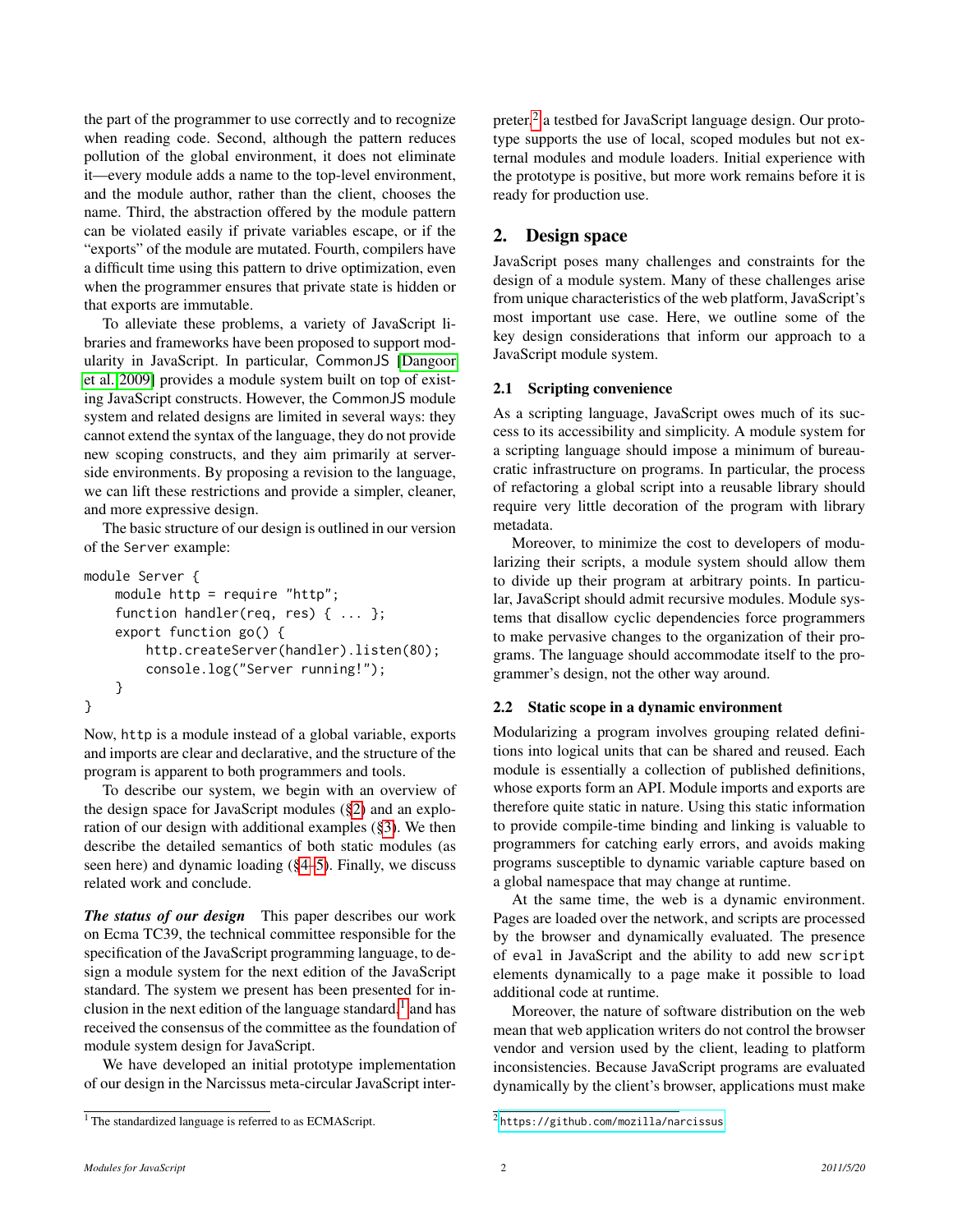dynamic decisions based on the presence or absence of specific features and functionality.

Thus, a module system for JavaScript should provide static variable resolution and linking while also accommodating the dynamic usage patterns prevalent on and necessary for the web platform.

### 2.3 Naming on the web

The key to code reuse is to make as few assumptions as possible about the context in which clients will use a library. Modules help programmers achieve this goal by avoiding global variables and facilitating information hiding, but the system must still provide a mechanism for publishing modules and making them accessible to the rest of a program. This raises the question of module naming.

Clearly, at the scale of the web, creating a global registry for publishing modules would not only be difficult to design but completely impractical to make efficient. In the limit, such a registry would probably look like the Internet itself! Without any kind of registration mechanism, though, providing a unique name for a library relies on programmers following protocols such as Java's "reverse DNS" idiom, or user-hostile mechanisms such as globally unique identifiers. These approaches tend to result in inappropriate or even human-unreadable module names. Besides, a lightweight module system should make it easy to create a library without worrying about such issues.

#### 2.4 Diverse delivery platforms

Another consideration in publishing modules is the question of retrieving modules from external resources. Traditionally, most languages or language implementations integrate into a local filesystem to find external modules. Sometimes this takes the form of explicit paths, and sometimes languages providing automatic mechanisms for finding modules in the filesystem based on their name. Some languages also use the file system canonicalize module references by file identity.

These approaches do not translate directly to the web. In general, web pages do not have access to a user's local filesystem. They do, however, need the ability to fetch modules from servers. JavaScript modules must therefore support loading from external URLs, and cannot depend on file system assumptions.

JavaScript is already capable of loading from external files using standard web APIs. Libraries such as RequireJS [\[Burke 2011\]](#page-9-2) provide conveniences for retrieving JavaScript source files from remote servers and executing them via eval. But because the sequential control flow model of JavaScript demands non-blocking, asynchronous I/O, RequireJS is forced to employ callbacks to request the files. Painfully, this forces client programs to nest their contents within the body of the callback of the module request:

require(["a.js","b.js","c.js"], function(a, b, c) {

... });

This style imposes a heavy syntactic cost on client code. A module system for JavaScript should allow for simple, declarative loading of external files, but it must achieve this without introducing blocking I/O into the main eventprocessing loop of a web page.

Web applications are not the only consumers of JavaScript, even if they are the biggest. JavaScript is used as an embedded scripting languages in a number of environments such as the Java standard library [?]. Recently, JavaScript has rapidly gained popularity as a programming language for server programming, especially with the emergence of the node.js [\[Dahl 2011\]](#page-9-0) server platform. On these platforms, modules should have access to the conventional filesystem as with traditional languages. Even on the web, programmers may wish to circumvent the usual URL schemes to use content delivery networks or custom library repositories. All of these needs call for flexible mechanisms that support a diversity of semantics for locating external modules.

#### 2.5 Sharing and isolation

JavaScript programs operate on highly mutable data, including its standard libraries. Web applications routinely take advantage of this mutability to patch existing objects with new functionality. So in order to migrate existing applications to modules, as well as to allow modules to communicate usefully with one another, they must be able to share state.

At the same time, this pervasive mutability can be problematic. Web applications that combine separately developed and possibly mutually untrusted code often need to execute separate components in isolated contexts, to prevent unintended or malicious mutation. For example, security frameworks such as Google's Caja [\[Caja Team 2011\]](#page-9-3) freeze standard objects to close off exploitable communication channels. Another example where isolation is desirable is in online integrated development environments (IDE's) such as ACE [\[Ajax.org 2007\]](#page-9-4) or CodeMirror [\[Haverbeke](#page-10-0) [2007\]](#page-10-0). When a user executes a program they are editing, the executed code should not be able to affect the state of the IDE implementation.

Thus a module system for JavaScript should provide programmers with fine-grained control over sharing and isolation.

#### 2.6 Extensible compilation

A final desideratum for a module system is the ability to tap into the loading process to execute custom compilation hooks. Modern production web applications typically employ build processes that manipulate JavaScript code in a number of ways:

- running style checkers such as JSLint [\[Crockford 2002\]](#page-9-5) or JSHint [\[Kovalyov 2010\]](#page-10-1);
- performing security analyses;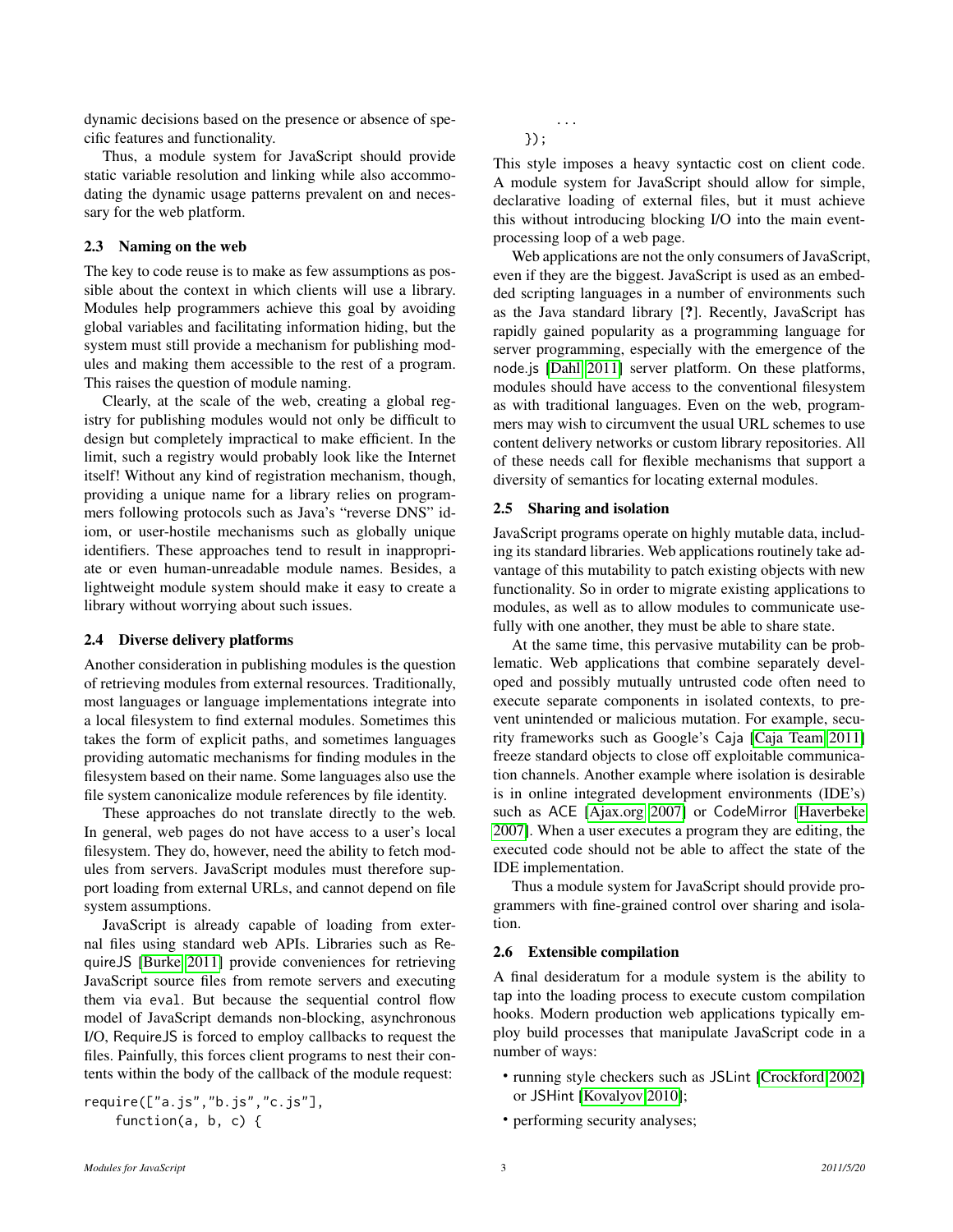- running code optimizers such as Google's Closure compiler [\[Closure Tools Team 2009\]](#page-9-6); or
- compiling alternative source languages such as Coffee-Script [\[Ashkenas 2010\]](#page-9-7).

Running build processes offline can be crucial for performance, but it introduces a roadblock in the development process. It also makes it difficult for developers of new languages, dialects, or code processors to acquire users, since it raises the barrier to entry for users who are accustomed to JavaScript's lightweight edit-reload development process. Letting programs hook into the compilation process would make it possible to deploy code processors as libraries, making it easy to explore and experiment with the tools.

# <span id="page-3-0"></span>3. Design overview

We begin by presenting a sequence of examples to illustrate the fundamental design of our system as it is seen by JavaScript programmers.

# 3.1 Importing and exporting

The simplest use of modules is as a collection of definitions, some of which are exported. The following Math module exports two bindings, sum and pi. The three binding is not exported, and therefore not accessible from outside the Math module.

```
module Math {
    export function sum(x, y) {
        return x + y;
    }
    export var pi = 3.141593;
    var three = 3;
}
```
To use the Math module, a client can import some or all of the exported bindings.

```
module Client {
    import Math.sum;
    sum(4,5);
}
```
Imports are possible at the top level of JavaScript programs, as well:

```
import Math.{sum, pi};
alert("2pi = " + sum(pi, pi));
```
All bindings in these examples are statically resolved; attempting to import three or reference a non-existent variable is a *compile-time* error, unlike in existing JavaScript programs where unbound top-level variables evaluate to the undefined value, or can be dynamically given a value via assignment before they are referenced.

Programmers can also import all bindings from a module, using import Math.\*, and rename bindings on import, as in import Math.{sum: plus}, binding the name plus.

Modules can be nested within other modules, and exported just as with other bindings.

```
module Math {
    export module Arith {
        export function sum(x,y) ...
    }
    export module Trig {
        export function cos(x) ...
    }
}
```
Subsequent modules can then import Math.Arith.sum to bind the sum function in their scope.

Additionally, modules can simply be referenced, producing a *module instance object*, which is a first-class reflection of the exported bindings of a module.

module A = Math.Arith; A.sum(3,4);

Here, the program indexes directly into Arith as an object. Although this technically uses the A module instance object as a first-class value, the syntactic structure of the variable reference is apparent and can be easily optimized by the compiler, just as if the programmer had imported sum directly. Of course, A can also be used in truly firstclass fashion—as an argument to functions, as an element of data structures, or in any other way programmers can use JavaScript objects.

Module instances can contain mutable state, as in this implementation of a counter:

```
module Counter {
    var counter = 0;
    export function inc() { return counter++; }
    export function cur() { return counter; }
}
```
# 3.2 Recursive modules

Module nesting provides a natural home for recursive modules. Any module in a single scope can refer to and import from any other module in that scope. For example, the classic mutually-recursive Even and Odd can be defined by:

```
module Numbers {
    export module Even {
        import Odd.odd;
        export function even(x) {
            return x == 0 || odd(x - 1);
        }
    }
    export module Odd {
        import Even.even;
        export function odd(x) {
            return x := 0 && even(x - 1);
        }
    }
```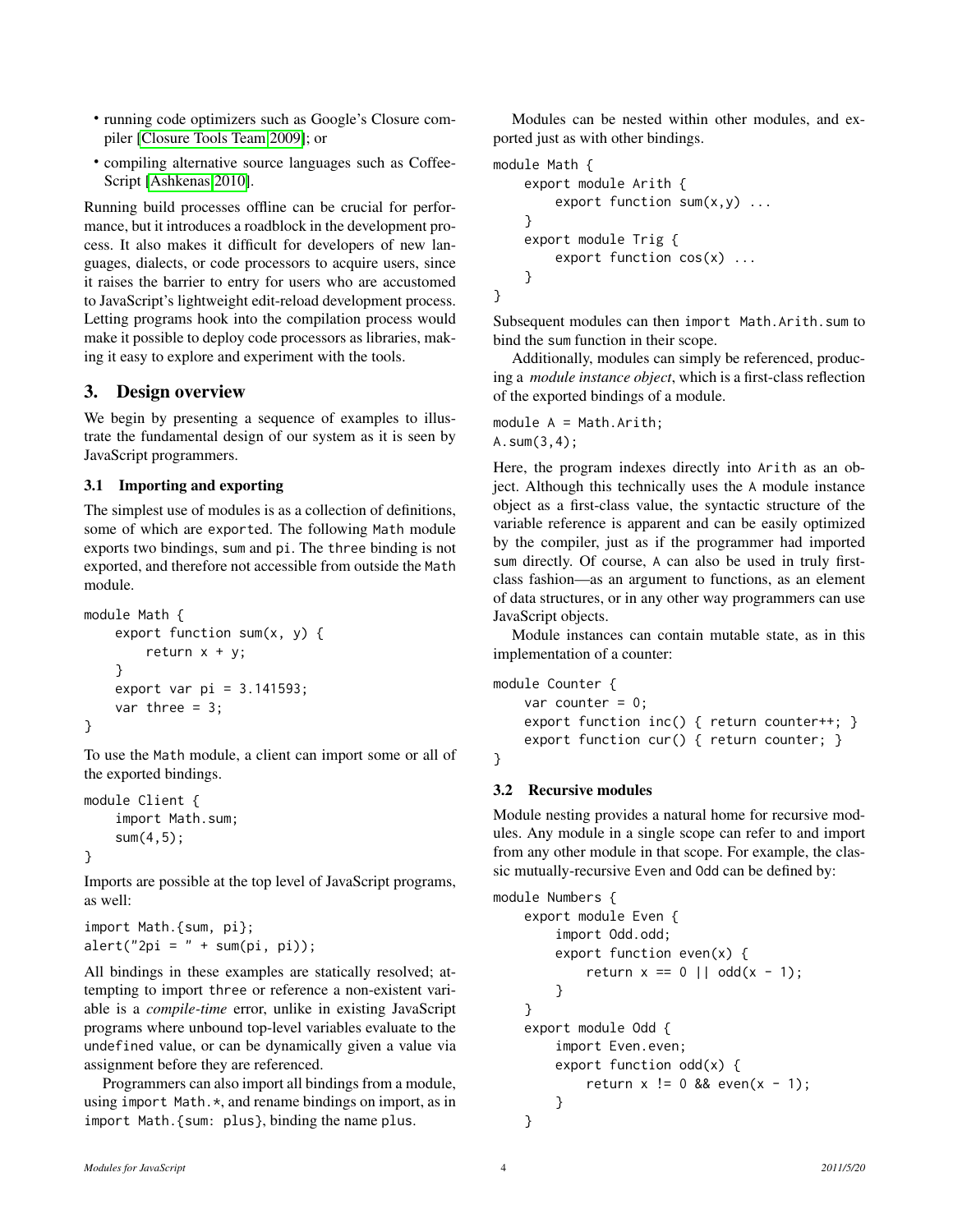To determine scoping, all exports of all modules in a scope are collected prior to compiling the bodies of the individual modules. Initialization of module bindings is performed in program order, from top to bottom.

#### 3.3 Requiring external modules

}

Since the primary use case for JavaScript is currently deployment in client-side web applications, it is vital for programmers to load modules from external source, and even other web sites. The following example defines a module JSON based on the contents of a file loaded from the json.org site.

module JSON = require 'http://json.org/modules/json2.js';

```
alert(JSON.stringify({'hi': 'world'}));
```
One key element of the design evident here is that json2.js is not expected to supply the JSON module, but the *contents* of that module. This allows the requireing module to decide that name that will be used for the resulting module, and avoids name clashes without the need for complex naming conventions.

Of course, the external file can contain modules, which become *nested modules* when required, as in the following example:

```
module YUI =
  require 'http://yahoo.com/modules/yui3.js';
```
alert(YUI.dom.Color.toHex("blue"));

Here, the yui3. js file exports the dom module, which in turn has Color, another module, as an export.

#### 3.4 Local and standard modules

Of course, not every module is loaded from a remote location over the web. JavaScript is increasingly used in server-side environments, where loading from the file system is the primary case, as in most other programming languages. Additionally, every instantiation of JavaScript provides a standard library, which modules must be able to require.

Our design supports both of these use cases. We indicated standard modules with the @ symbol as a prefix—this ensures that no potentially valid URL overlaps with standard modules. Local modules can appear just as relative requires, without needing complex URL schemes. The following example demonstrates both of these features, assuming an environment where the standard library includes a cmdline binding, and a Lexer library is available.

```
module stdlib = require '@std';
module Lexer = require 'compiler/Lexer';
```
Lexer.scan(stdlib.cmdline[0])

# 3.5 Dynamic loading and evaluation

To reduce latency or make dynamic decisions, JavaScript code is often loaded dynamically during program execution. Our module system supports this using *module loaders*, which encapsulate module instances for reflective access. Module loaders can be used for secure encapsulation and many other purposes, but at their most basic, they allow dynamic loading of code, as in this example.

loader.load('http://json.org/json2.js', function(JSON) { alert(JSON.stringify([0, {a: 1}])); });

Here, in keeping with JavaScript's prohibition on blocking I/O, the load method takes a callback that is run once the json2.js code is fetched, compiled, and evaluated. The callback function is passed the reified module instance, which is simply an object with properties for each of the original module's exports.

Module loaders also support simply evaluating strings of code, as in

 $loader.edu('3 + 4")$ 

which produces 7, of course. Since eval is a synchronous method without a callback argument, the code provided to eval must not require any non-builtin modules; if this were allowed, then calls to eval would sometime block. For code that should be allowed to perform I/O, an asynchronous evalAsync method is provided.

#### 3.6 Custom module loaders

Module loaders support more than just dynamic loading of JavaScript code in the manner of existing JavaScript systems. They also provide facilities to selectively share state with potentially-untrusted third parties, to reject calls to load or eval based on the source or URL of the code, and to transform programs from arbitrary other languages into JavaScript.

*Isolating and sharing state* A module loader encapsulates a mapping from module names to their instantiations. Since modules contain state, a module instantiation is a stateful object, and two module loaders which share an instantiation share the associated state. Given a loader, we can share an existing module with it:

module M { ... } loader.defineModule("newM", M)

This example makes use of automatic reflection of M as a module instance. The use of defineModule makes sharing between module loaders explicit, and gives the programmer control over which state an inner module loader can see. In this case, newM is available to code evaluated in loader, but *not* M.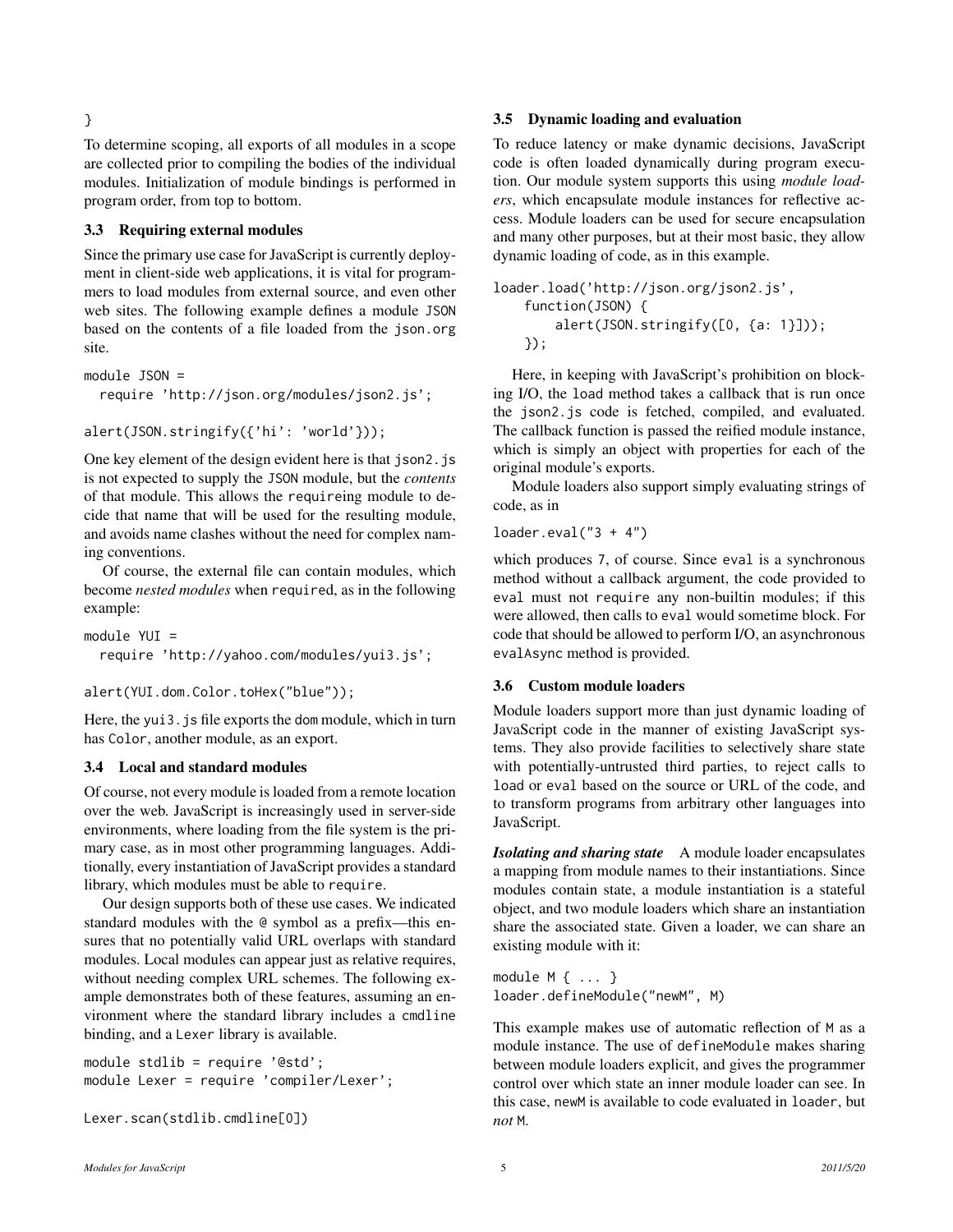Since globally-available objects in JavaScript such as Object and Array are mutable, module loaders can also create new versions of these primitive objects to avoid creating unwanted channels of communication.

*Checking and validating dynamic loads* In addition to defining the scope and state available to dynamic loading and evaluation, module loaders can also interpose on that evaluation, potentially rejecting attempts to load from a particular site, or evaluate code that fails a required test.

For example, we can construct a module loader that rejects any attempt to use XMLHttpRequest, based on the static analysis of [Guha et al.](#page-10-2) [\[2010\]](#page-10-2). Then this call to eval will be dynamically rejected:

loader.eval("new XMLHttpRequest()")

as will any attempt to load code that uses XHR, including via any further module loaders in the scope of loader.

*Translating to JavaScript* As the only language supported in all modern web browsers, JavaScript now sees wide use as a *target language*, with compilers written from CoffeeScript [\[Ashkenas 2010\]](#page-9-7), Java [\[Google\]](#page-10-3), Flapjax [\[Meyerovich et al. 2009\]](#page-10-4), JavaScript itself [\[Closure Tools](#page-9-6) [Team 2009\]](#page-9-6), and many others. However, all of these translations currently take place ahead of time and outside the JavaScript toolchain, complicating deployment and development. With module loaders, we can define translation hooks, which can take arbitrary source code, translate it, and pass it on to their context for evaluation. For example, with a CoffeeScript module loader, we could call:

```
csLoader.load("mod.coffee", callback)
```
where "mod.coffee" is the file:

```
math =root: Math.sqrt
  square: square
  cube: (x) \rightarrow x * square x
```
The function callback is thus called with a module instance with the math export, and can use this just as if it were an ordinary JavaScript object. Translation via module loaders opens up the possibilities of new languages that can be written and deployed entirely as JavaScript libraries.

# <span id="page-5-0"></span>4. The core system

In this section, we present our design of the core module system. This includes module declarations with imports and exports, static scoping and linking, and evaluation. For now, we assume a single compilation and evaluation session with a single global environment. We revisit this assumption in Section [5,](#page-7-0) where we discuss dynamic loading and multiple global contexts.

# 4.1 Static scope

At its heart, JavaScript is a lexically scoped programming language. Unfortunately, the language also includes a few constructs that involve dynamic variable binding. These features are notorious for being difficult to use reliably and for degrading performance in modern optimizing JavaScript engines. They include:

- the with statement, which extends a lexical environment with a dynamically computed object;
- unprotected eval, which dynamically evaluates a string as a JavaScript program, and extends the local environment with the evaluated program's global variables; and
- the global object, which reflects the initial frame of the lexical environment as a mutable object that is exposed to JavaScript programs.

JavaScript implementations have recently begun to support a "strict" dialect, which disallows the use of with and protects calls to eval with a fresh environment record. However, a motivating goal of the revised standard is to support full static scoping, with compile-time checking of variable references and assignments. To that end, we make the additional restriction that JavaScript programs cannot dynamically remove global variables.

Modules play a central role in this new static semantics for JavaScript. Module definitions, as well as import and export declarations, are declarative constructs which are processed at compile-time. The complete hierarchy of declared modules in a JavaScript program is statically fixed, as is each module's set of exports.

#### 4.2 Dynamic reflection

Modules are bound in the same environment as other variables. As such, they can easily be reflected as first-class *module instance objects* simply by referring to them in expressions:

```
module M {
    export var x = 1, y = 2, z = 3;
}
print(Object.keys(M)); // x, y, z
```
While any variable may be bound at runtime to a module instance object, only those variables bound via module carry the additional static information used for compile-time checking. We refer to such bindings as *static module bindings*. For example, consider the following declarations:

```
module M { ... }
import M.*;
```
The module M is declared via a module declaration and is thus a static module binding. This means that the import declaration below the declaration of M is legal. However, if we bind an ordinary variable to a module instance object, no such import is possible: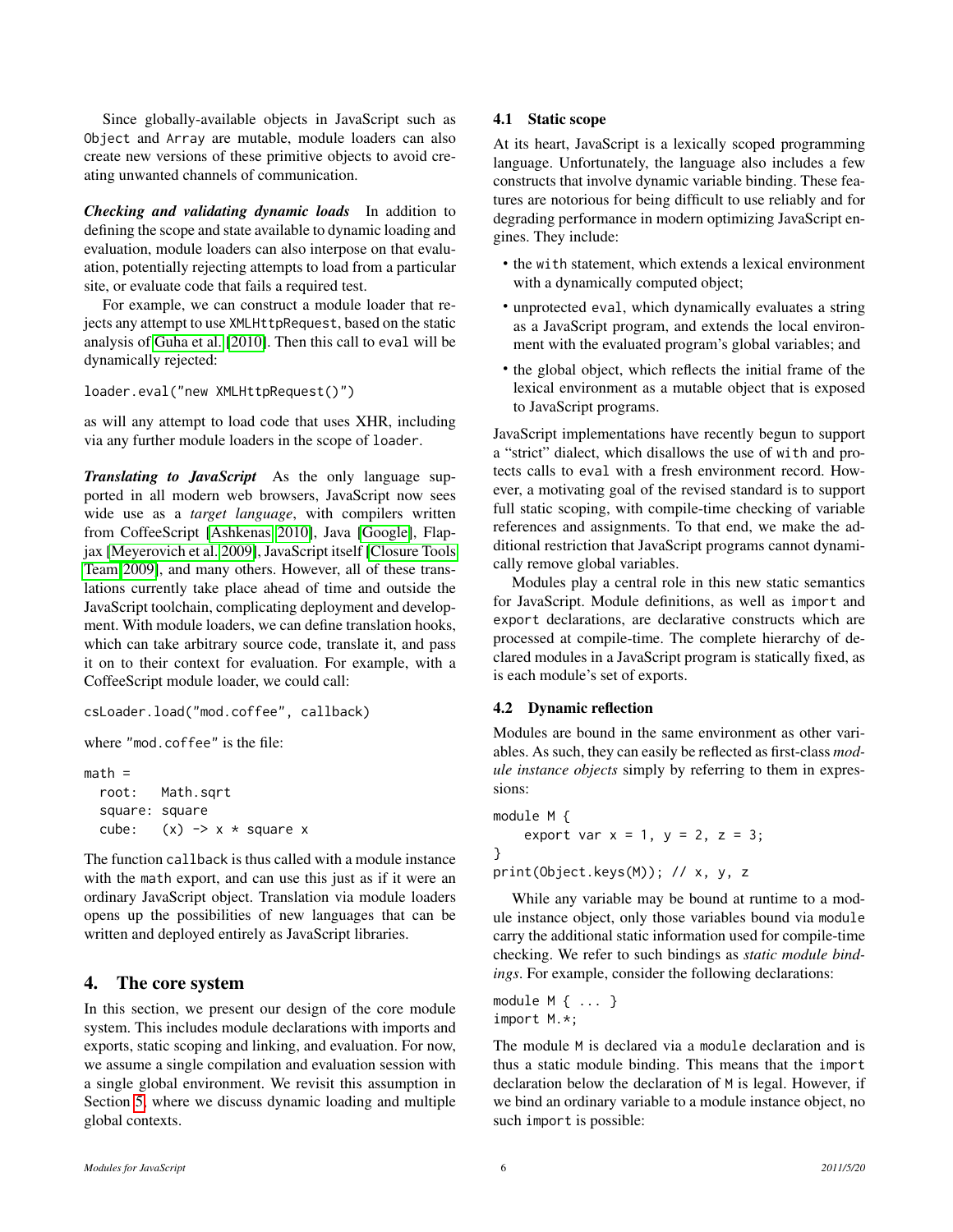```
module M { ... }
var x = M;
import x.*; // compile-time error
```
Because x is assigned its value dynamically, its contents cannot be statically determined, so importing from x would require dynamic scoping.

# 4.3 Resolution

In order to support static scoping, we introduce a *resolution* phase which precedes evaluation. The resolution process traverses a program with a lexical environment, checking for references or assignments to unbound variables and preventing evaluation from occurring if any are found. Resolution occurs in the context of a *global namespace*, which indicates the current set of global variables and is fixed at compilation time.

The scoping and linking semantics of modules is carefully designed to avoid complicated validation algorithms, even in the presence of recursive modules. This helps maintain fast compilation and also rules out certain problematic or ambiguous programs. The design relies on the following key restrictions:

- 1. It is illegal to export a module that is not defined locally.
- 2. The export construct does not allow wildcards for exporting sets of bindings (e.g., export M.\*;).
- 3. Static module bindings can only be bound with the module form.

Restriction (1) ensures that module paths are acyclic and can be evaluated via a simple structural recursion. Restriction (2) rules out complex cyclic relationships in module export sets, including ambiguous declarations such as:

```
module M {
    export N.*;
}
module N {
    export M.*;
}
```
Restriction (3) deserves a closer look. Consider a module M that exports a child module N. A client can create a local module binding via a module declaration, from which the client can import subsequent bindings x, y, and z:

module  $N = M.N;$ import N.{ x, y, z };

Attempting to bind N via import produces a compile-time error:

import M.N; // error

Similarly, the import M.\*; convenience form only imports the variable exports of M, excluding any of its exported submodules.

Restriction (3) simplifies the resolution process, making it possible at each scope to process all module declarations before import declarations. This avoids tricky mutual dependencies between the module paths in import declarations and the modules that they bind, which could lead to paradoxical declarations such as:

```
module M {
    export module N {
        export module M { ... }
    }
}
import M.N;
import N.M;
```
The tree of module definitions is discovered at parse time, at which point the set of declared exports for each module is known. The process of statically resolving a module leaves it in a partially linked state:

- 1. Each module declaration is bound statically to its source definition. This can be fully resolved at this stage, and must be validated to reject cyclic definitions.
- 2. Each import declaration such as import M.  $\{x: y\}$ ; is processed by locally binding y to the declared export x of the module referred to by M.
- 3. Each export declaration such as export { x: N.y }; is partially linked by pointing the export x to the declared export y of the module referred to by N. If no such export of module N exists, the program is rejected.

# 4.4 Linking

After resolution completes, modules are fully linked by chasing export links down to their ultimate source definitions. This process must check for and reject cyclic or invalid exports.

# 4.5 Evaluation

Evaluation of modules proceeds top-down, like other block forms in JavaScript. At the start of evaluation, all module instance objects are pre-allocated, but their exports are uninitialized. At the top level of a module, the special JavaScript variable this is bound to that module's instance object. Analogous to the use of this in object constructors, the body of a module to store references to the module instance object.

# 4.6 External modules

Modules can be loaded from external resources via a URL:

module M = require 'http://example.com/m.js';

The module loader in charge of compiling the declaration determines how to load the source file and whether it has already been loaded (see Section [5\)](#page-7-0). External modules that are required multiple times are only evaluated at their first evaluated require declaration.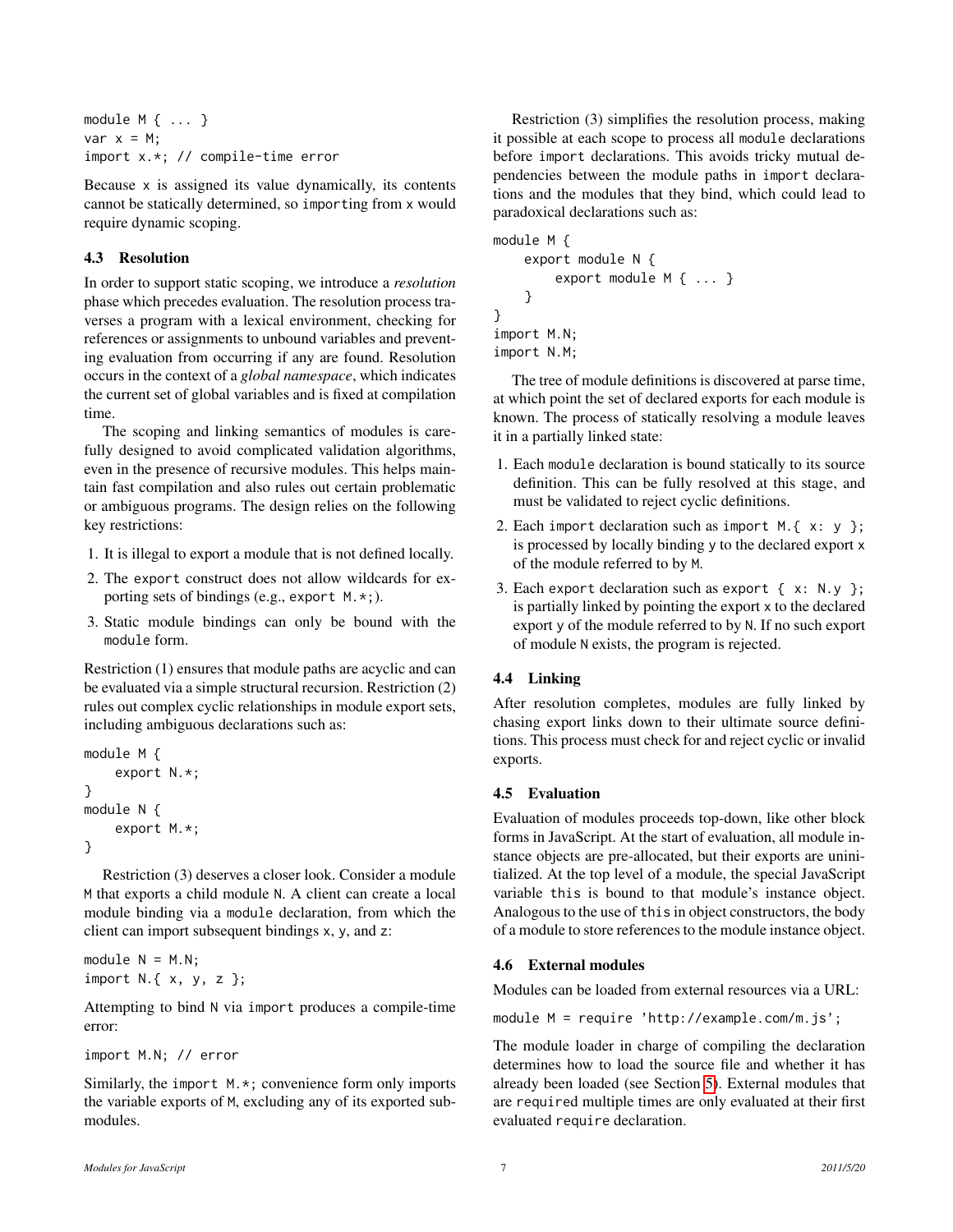The contents of an external module includes the *body* of the module, but not the module declaration itself. Crucially, this allows clients of a third-party library to decide for themselves what local name to provide for the library. This obviates the need for a global registry of names, or inconvenient and brittle naming practices such as Java's "reverse DNS" convention.

External modules are compiled and evaluated in an initial scope that includes only the global namespace.

# <span id="page-7-0"></span>5. Module loaders

This section describes the module loader API, which provides powerful facilities for dynamic code evaluation, compilation hooks, and code and state isolation (sandboxing).

In Section [4,](#page-5-0) we described the behavior of a single compilation and evaluation session. Module loaders generalize this behavior: compilation and evaluation are always performed in the context of a specific module loader, and a program may create multiple loaders. Module loaders encapsulate several pieces of information that affect compilation and evaluation behavior:

- a *global namespace*, mapping global variable names to values;
- a *module instance cache*, storing module instance objects for externally required modules; and
- evaluation and loading *hooks*, which provide custom behavior for compilation.

All compiled code is permanently associated with the loader with which it was compiled. This association is used to override the behavior of the JavaScript eval operator<sup>[3](#page-7-1)</sup>, as well as the require form.

#### 5.1 The system module loader

A JavaScript host environment must provide a built-in *system module loader*, which provides system-specific loading and compilation behavior. In the context of a web browser, this loader is reflected as an object and made accessible to programs via a global ModuleLoader variable, which satisfies the API described in this section.

#### 5.2 Managing global namespaces

Every module loader encapsulates a global namespace, which is a mapping from variable names to values. Programs compiled and evaluated by the loader use this global namespace to interpret global variables (see Section [4\)](#page-5-0).

The global namespace can be dynamically extended with new bindings. However, such bindings have no effect on code that has already been compiled, since any references to those non-existent bindings would have been rejected during resolution. Newly added bindings *do* affect code that is subsequently compiled by the loader.

Module loaders expose the following methods for extending their global namespace.

```
loader.defineGlobal(name, val)
```
This method takes a variable name and a value and creates or updates a binding in the global namespace.

loader.defineModule(name, mod, key)

This method takes a module name and a module instance object and creates a module binding in the global namespace, throwing an exception if there is already a binding of the given name. The optional key argument specifies a key for the module instance cache.

### 5.3 Dynamic evaluation

One of the most important use cases for module loaders is dynamic loading and evaluation.

#### loader.load(url, callback, onerror)

This method takes a URL and two functions and initiates a request to load the module at the given URL asynchronously. The source is loaded from the given URL, compiled and evaluated by the module loader. If compilation and evaluation succeed, the callback function is called with the module instance object as its argument. Otherwise, the onerror callback is called with the error as its argument.

# loader.evalAsync(src, callback, onerror)

This method takes a source string and two functions and initiates a request to evaluate the source. Because the source may contain require directives, evaluating the source may involve I/O, so the interface is asynchronous. The source is asynchronously compiled and evaluated by the module loader. If compilation and evaluation succeed, the callback function is called with the result of the evaluated program. Otherwise, the onerror callback is called with the error as its argument.

#### loader.eval(src)

This method takes a source string and immediately compiles and evaluates the source program. The program is disallowed from containing any require directives, so that compilation cannot perform I/O. If compilation and evaluation succeed, the result of the evaluated program is returned. Otherwise an exception is raised.

#### 5.4 Creating custom loaders

The module loader API also allows the creation of custom loaders, which can override the default system loading and compilation behavior.

```
loader.create(resolver, base)
```
<span id="page-7-1"></span><sup>3</sup> Technically, JavaScript's eval is not an operator but a function. However, the rules that determine when a call to eval can be statically detected and given access to the lexical environment cause it to behave much like an operator.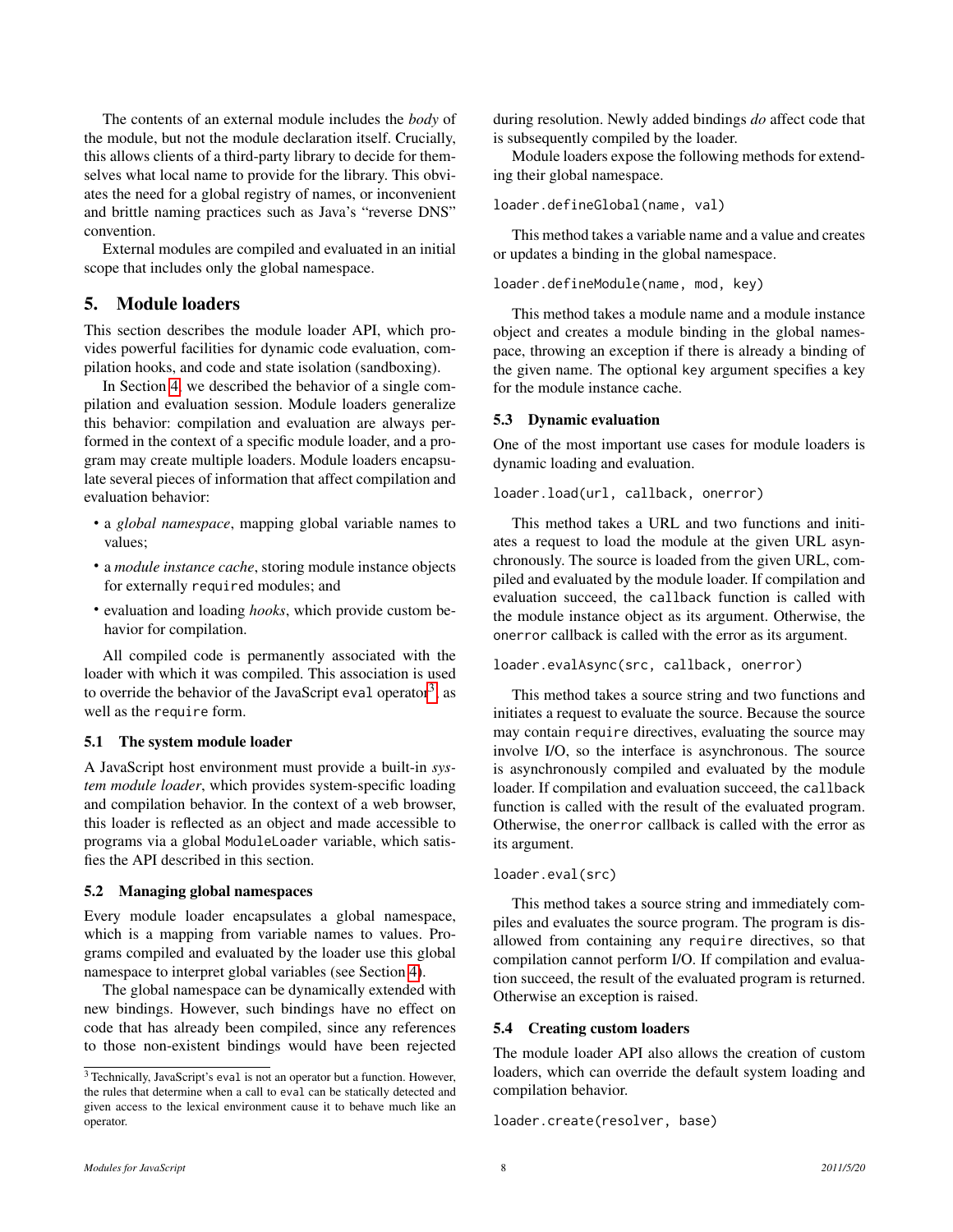This method returns a new *child module loader* of loader. This parent-child relationship creates a chain of responsibility for loading. Both for loading external modules and dynamically evaluating source code, a child loader is given the opportunity to transform the source, but the result is then implicitly passed to the parent for subsequent processing. This ensures that child loaders cannot subvert any invariants enforced by parent loaders, and also allows for the composition of multiple levels of language abstraction.

The optional resolver argument is expected to be an object and provides the hooks for customizing the loading and compilation semantics of the loader. The optional base argument is a "base library," which we return to below.

### 5.5 Resolver objects

A resolver object can contain any of the following optional properties.

resolver.load(url, accept, reject, redirect)

This hook is called by the loader when an external module is required by loader.load() or by the compilation of a require directive. The url parameter is a canonicalized URL string. The accept callback accepts a string, allowing the hook to perform transformations on the source before passing it on to the parent loader. The reject callback accepts an optional error value, allowing the hook to signal a loading or compilation error. The redirect callback accepts a URL string, allowing the hook to forward the request to an alternate URL.

```
resolver.eval(src, accept, reject)
```
This hook is called by the loader when source code is evaluated by loader.evalAsync(), loader.eval(), or a use of the eval operator. The src parameter is the source program text. The accept callback accepts a string, again allowing the hook to transform the source language. The reject callback accepts an optional error value, allowing the hook to signal a compilation error.

```
resolver.resolve(url)
```
This hook allows custom loaders greater control over the canonicalization of module URL's. The hook is called by the loader before loading a URL; the hook returns an arbitrary value representing this URL's key into the loader's internal module instance cache. This makes it possible to resolve distinct URL's to the same key, effectively normalizing them to refer to the same shared module instance.

# 5.6 State isolation and base libraries

Module loaders facilitate state isolation by virtue of their separate global namespaces. Code that creates a module loader can selectively decide what bindings to share with the created loader via its defineGlobal() and defineModule() methods, as well as its eval() method.

The standard JavaScript library provides an extremely dynamic and mutable inheritance hierarchy for standard object types such as Object, String, and Array. Each of these types provides a shared *prototype* object. In practice, much of the code of the web takes advantage of the mutability of these prototypes in order to create new functionality that can be shared throughout a program. This means it would not be practical or even desirable to freeze the entire standard library.

In order to provide full isolation, then, it is necessary to be able to clone the original base library when creating a new module loader. However, in order for module loaders to communicate effectively with one another, it must also be possible to share a common base library between loaders. The loader.create() method therefore takes an optional base argument, which is an opaque object encapsulating the JavaScript standard library. Programmers can either obtain the base library of an existing loader:

loader.getBase()

or create a fresh base library:

loader.createBase()

This gives programmers fine-grained control over the sharing of state between loaders.

# 6. Related work

The literature on modules and modularity in programming languages is far too vast to summarize here. Below, we discuss the most closely related systems and those that have inspired our design.

*Java* Java provides dynamic loading controlled by class loaders [\[Liang and Bracha 1998\]](#page-10-5). Class loaders are both responsible for maintaining a mapping between class names and their implementations in code, and for loading new code dynamically when classes are requested. Additionally, class loaders form a hierarchy, with a class loader potentially delegating to its parent. The design of module loaders reproduces many of these design choices, in particular the coupling of loading with naming and the hierarchy. Of the four design goals set out by [Liang and Bracha,](#page-10-5) type safety is not applicable, we do not provide lazy loading, and we accomplish user-defined extensibility and multiple communicating namespaces.

There are two key differences between module loaders and class loaders. First, sharing is handled differently. Class loaders share with their parent by delegating. Module loaders instead can share with any other module loader they can reference (likely their children), and share by explicitly giving access to some modules. This allows module loaders to create sub-loaders with fewer capabilities.

Second, module loaders can inspect, translate and potentially reject code loaded within them, even nested inside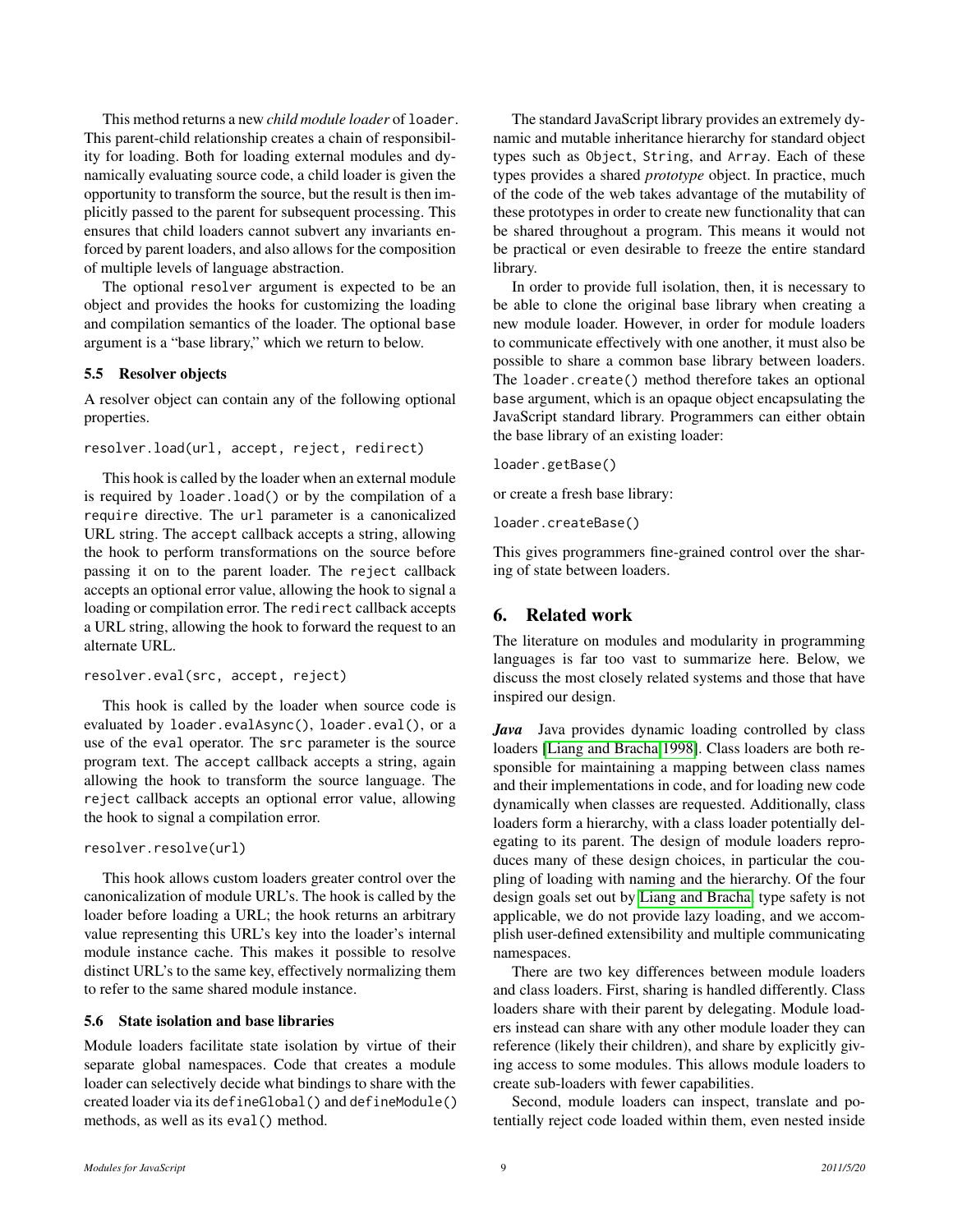multiple additional loaders. In contrast, class loaders can always directly define code, or delegate to the system loader.

Numerous modules systems have been proposed, specified, and implemented for Java [\[Corwin et al. 2003;](#page-9-8) [JCP](#page-10-6) [2007;](#page-10-6) [Jigsaw 2009;](#page-10-7) [OSGi 2009;](#page-10-8) [Strnisa 2008\]](#page-10-9). These systems tend to be far more complicated than ours, often involving deployment and packaging formats, metadata, versioning information, and linkage specifications. All of the systems are of course fully compilable. For dynamic loading, the systems rely on Java's class loader system described above.

*ML* The Standard ML module system [\[Milner et al. 1997\]](#page-10-10), and related designs are widely influential and are one of the few designs that, like ours, supports arbitrary nesting of modules. Unlike our system, ML makes heavy use of explicit signatures, and like Scheme, supports richer static information, in particular types. Additionally, the ML module system is non-recursive and supports parameterized modules, not a goal of our system. Numerous proposals for adding recursive modules to SML exist [\[Dreyer and Rossberg 2008\]](#page-9-9); however they strive for expressiveness and static checking rather than simplicity. OCaml [\[Leroy 1997\]](#page-10-11) supports a similar form of simple recursive modules, but requires predeclaration of signatures for all recursive modules.

ML module systems typically do not support dynamic loading, and treat the mapping of modules to files or other resources as outside the scope of the module system. Alice ML [\[Rossberg 2007\]](#page-10-12) is an exception here, supporting static loading of code from remote locations as well as dynamically-invokable components and component managers, similar to our module loaders. However, these component managers apply only to the first-class component system in Alice ML, as opposed to the entire module system. Additionally, the system in Alice ML is significantly more involved to support the ML type system.

*Scheme and Racket* Module systems designs in the Scheme community, as in Chez Scheme [\[Waddell and Dybvig 1999\]](#page-10-13) and Racket [\[Flatt 2002\]](#page-9-10), typically resemble our design first-order, untyped, with internal linking. The complexities of these systems comes from supporting macros, a far richer form of static information than is present in JavaScript, where modules only manage names. However, the need to support macros means that recursive modules are confined to separate systems, as in Racket's units [\[Findler and Flatt](#page-9-11) [1998;](#page-9-11) [Flatt and Felleisen 1998\]](#page-10-14), where macros live in signatures rather than modules [\[Owens and Flatt 2006\]](#page-10-15). Our design attempts to combine the simplicity of the first-order systems with the convenience of recursive modules.

The design of Racket also inspired two key aspects of our module loader design. First, the use of defineModule to explicitly share module instances between module loaders is taken from the design of Racket's namespaces [\[Flatt et al.](#page-10-16) [1999\]](#page-10-16) where the operation is named attach. Second, the language-integrated support for compilers is inspired by a related feature in Racket's module system [\[Tobin-Hochstadt](#page-10-17) [et al. 2011\]](#page-10-17), which also supports the definition of entirely new languages.

*Other dynamic languages* Other dynamic languages such as Ruby [\[Matsumoto 2001\]](#page-10-18) and Python [\[Van Rossum and](#page-10-19) [Drake 2009\]](#page-10-19) provide simple module systems. Typically, these systems consist of syntactic sugar over mutable hash tables, providing no encapsulation and limiting static reasoning about scope. These systems do not provide the sandboxing and isolation features of module loaders.

# 7. Conclusion

Today, JavaScript programs stretch to hundreds of thousands of lines and use numerous independently-developed libraries, yet JavaScript programmers must manage without a module system. In this paper, we present a module system that is simple for programmers, handles the complexities of deployment on the web, and supports flexible dynamic loading of code. We can also extend the capabilities of JavaScript to support state isolation and language-integrated translation and compilation from other languages to JavaScript. Our module system is under development for the next version of the JavaScript standard.

# **References**

<span id="page-9-4"></span>Ajax.org. Ajax.org Cloud9 Editor, 2007. <http://ace.ajax.org/>.

- <span id="page-9-7"></span>Jeremy Ashkenas. CoffeeScript, 2010. [http://coffeescript.](http://coffeescript.org/) [org/](http://coffeescript.org/).
- <span id="page-9-2"></span>James Burke. RequireJS, 2011. <http://requirejs.org/>.

<span id="page-9-3"></span>Caja Team. Google Caja, 2011.

- <span id="page-9-6"></span>Closure Tools Team. Google Closure compiler, 2009. [http:](http://code.google.com/closure/compiler/) [//code.google.com/closure/compiler/](http://code.google.com/closure/compiler/).
- <span id="page-9-8"></span>John Corwin, David F. Bacon, David Grove, and Chet Murthy. MJ: a rational module system for Java and its applications. In *Proceedings of the 18th annual ACM SIGPLAN conference on Object-oriented programing, systems, languages, and applications*, OOPSLA '03, pages 241–254, 2003.

<span id="page-9-5"></span>Douglas Crockford. JSLint, 2002. <http://www.jslint.com/>.

- <span id="page-9-0"></span>Ryan Dahl. node.js, 2011. <http://nodejs.org>.
- <span id="page-9-1"></span>Kevin Dangoor et al. CommonJS, 2009. <http://commonjs.org/>.
- <span id="page-9-9"></span>Derek Dreyer and Andreas Rossberg. Mixin' up the ML module system. In *Proceeding of the 13th ACM SIGPLAN international conference on Functional programming*, ICFP '08, pages 307– 320, 2008.
- <span id="page-9-11"></span>Robert Bruce Findler and Matthew Flatt. Modular object-oriented programming with units and mixins. In *Proceedings of the third ACM SIGPLAN international conference on Functional programming*, ICFP '98, pages 94–104, 1998.
- <span id="page-9-10"></span>Matthew Flatt. Composable and compilable macros: you want it when? In *Proceedings of the seventh ACM SIGPLAN international conference on Functional programming*, ICFP '02, pages 72–83, 2002.